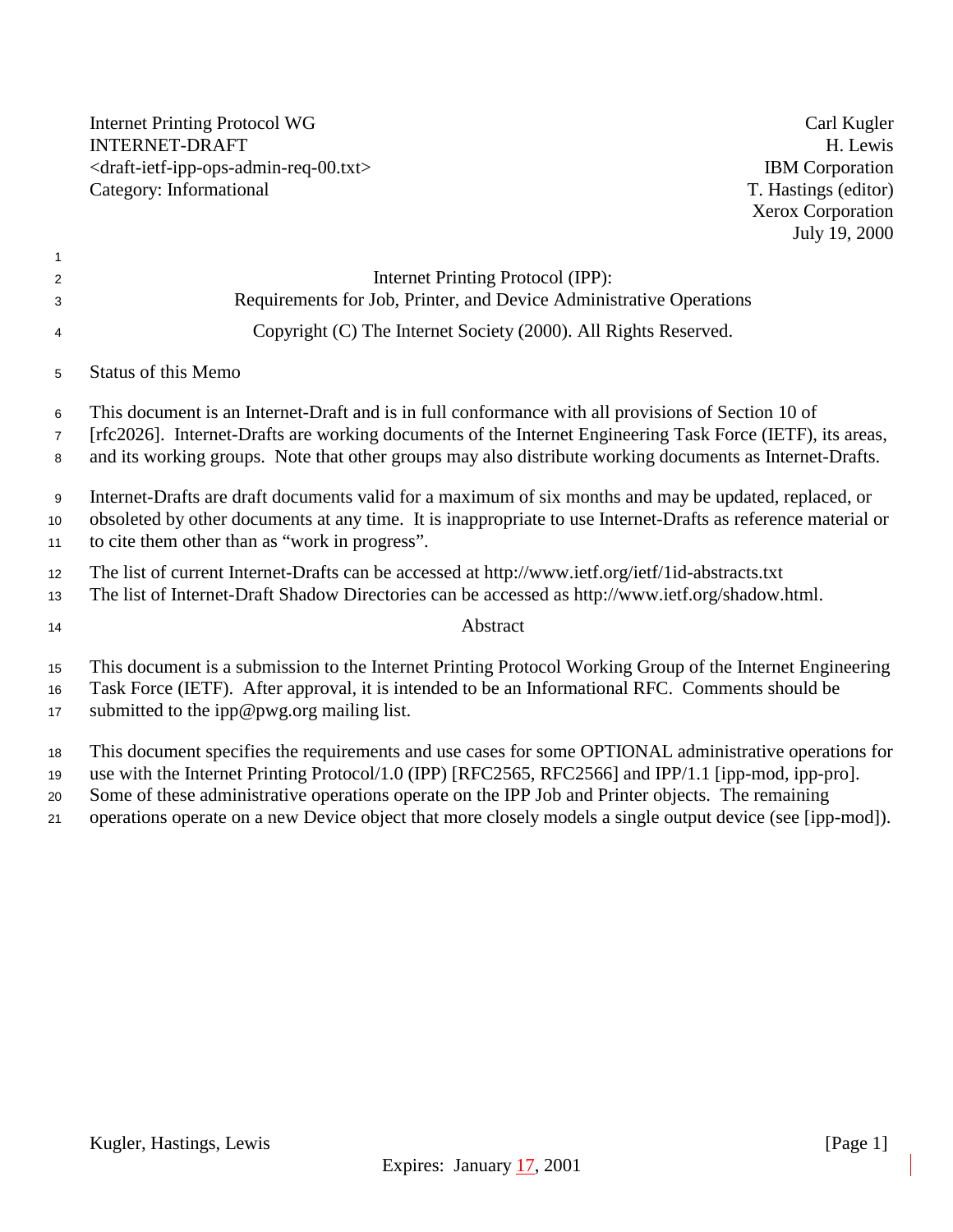- The scope of IPP, is characterized in RFC2526 "Design Goals for an Internet Printing Protocol". It is not
- the intent of this document to revise or clarify this scope or conjecture as to the degree of industry adoption
- or trends related to IPP within printing systems. It is the intent of this document to extend the original set
- of operations in a similar fashion to the Set1 extensions which referred to IPP/1.0 and were later incorporated into IPP/1.1.
- The full set of IPP documents includes:
- Design Goals for an Internet Printing Protocol [RFC2567]
- Rationale for the Structure and Model and Protocol for the Internet Printing Protocol [RFC2568]
- Internet Printing Protocol/1.1: Model and Semantics [IPP-MOD]
- Internet Printing Protocol/1.1: Encoding and Transport [IPP-PRO]
- Internet Printing Protocol/1.1: Implementer's Guide [IPP-IIG]
- Mapping between LPD and IPP Protocols [RFC2569]
- 
- The "Design Goals for an Internet Printing Protocol" document takes a broad look at distributed printing
- functionality, and it enumerates real-life scenarios that help to clarify the features that need to be included
- in a printing protocol for the Internet. It identifies requirements for three types of users: end users,
- operators, and administrators. It calls out a subset of end user requirements that are satisfied in IPP/1.0. A
- few OPTIONAL operator operations have been added to IPP/1.1.
- The "Rationale for the Structure and Model and Protocol for the Internet Printing Protocol" document
- describes IPP from a high level view, defines a roadmap for the various documents that form the suite of
- IPP specification documents, and gives background and rationale for the IETF working group's major
- decisions.
- The "Internet Printing Protocol/1.1: Model and Semantics", describes a simplified model with abstract
- objects, their attributes, and their operations that are independent of encoding and transport. It introduces a
- Printer object and a Job object. The Job object optionally supports multiple documents per Job. It also
- addresses security, internationalization, and directory issues.
- The "Internet Printing Protocol/1.1: Encoding and Transport" document is a formal mapping of the abstract operations and attributes defined in the model document onto HTTP/1.1 [RFC2616]. It defines the encoding rules for a new Internet MIME media type called "application/ipp". This document also defines the rules for transporting over HTTP a message body whose Content-Type is "application/ipp". This document defines a new scheme named 'ipp' for identifying IPP printers and jobs.
- The "Internet Printing Protocol/1.1: Implementer's Guide" document gives insight and advice to
- implementers of IPP clients and IPP objects. It is intended to help them understand IPP/1.1 and some of the considerations that may assist them in the design of their client and/or IPP object implementations. For
- example, a typical order of processing requests is given, including error checking. Motivation for some of the specification decisions is also included.
- The "Mapping between LPD and IPP Protocols" document gives some advice to implementers of gateways between IPP and LPD (Line Printer Daemon) implementations.
	- Kugler, Hastings, Lewis [Page 2]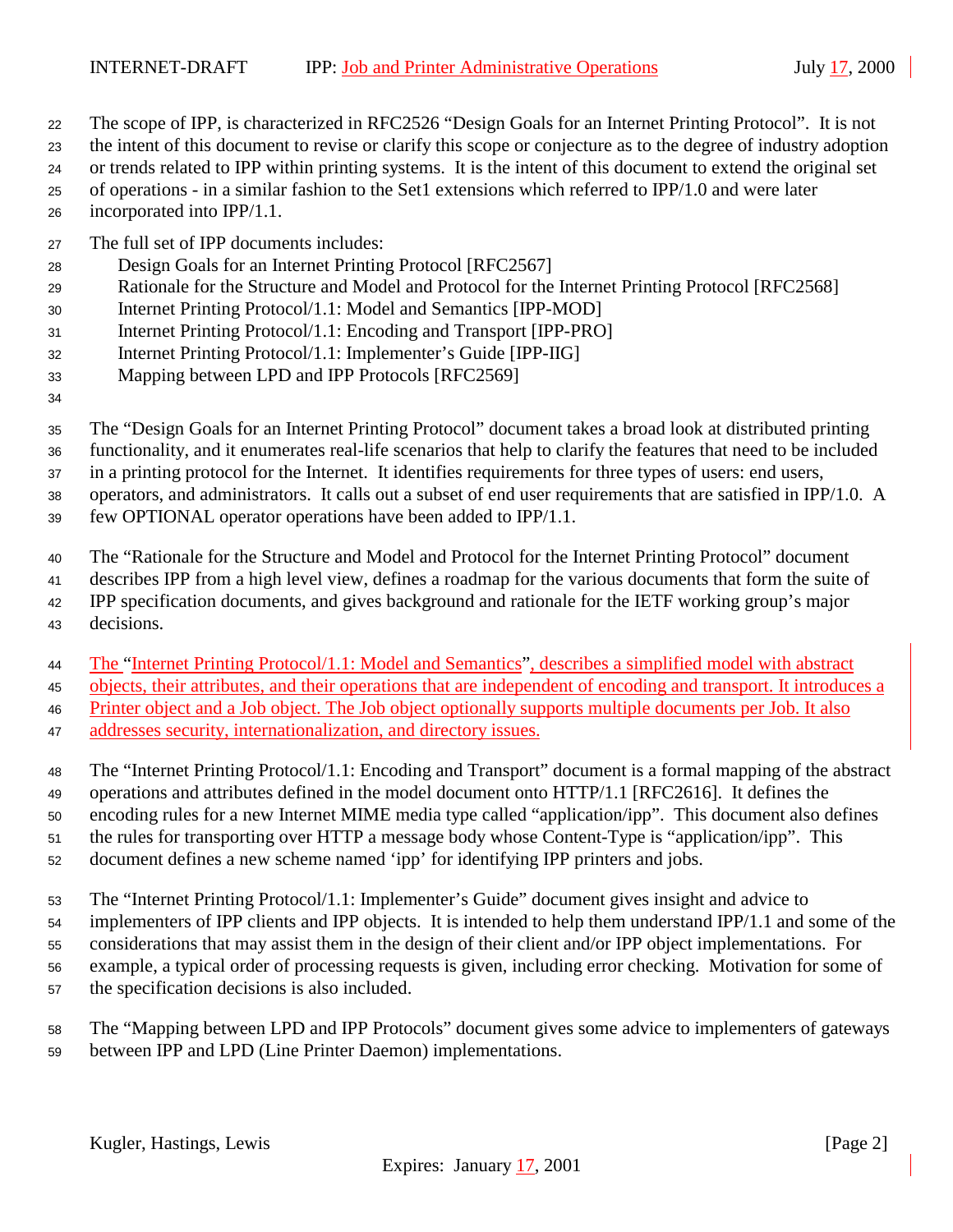| 60                   | <b>Table of Contents</b> |                       |  |  |
|----------------------|--------------------------|-----------------------|--|--|
| 61                   | $\mathbf{1}$             |                       |  |  |
| 62                   | 2                        |                       |  |  |
| 63                   | 3                        |                       |  |  |
| 64                   | $\overline{4}$           |                       |  |  |
| 65                   | $\overline{5}$           |                       |  |  |
| 66                   | 6                        |                       |  |  |
| 67                   | $\tau$                   |                       |  |  |
| 68                   | 8                        |                       |  |  |
| 69                   | 9                        |                       |  |  |
| 70<br>71<br>72<br>73 |                          | <b>List of Tables</b> |  |  |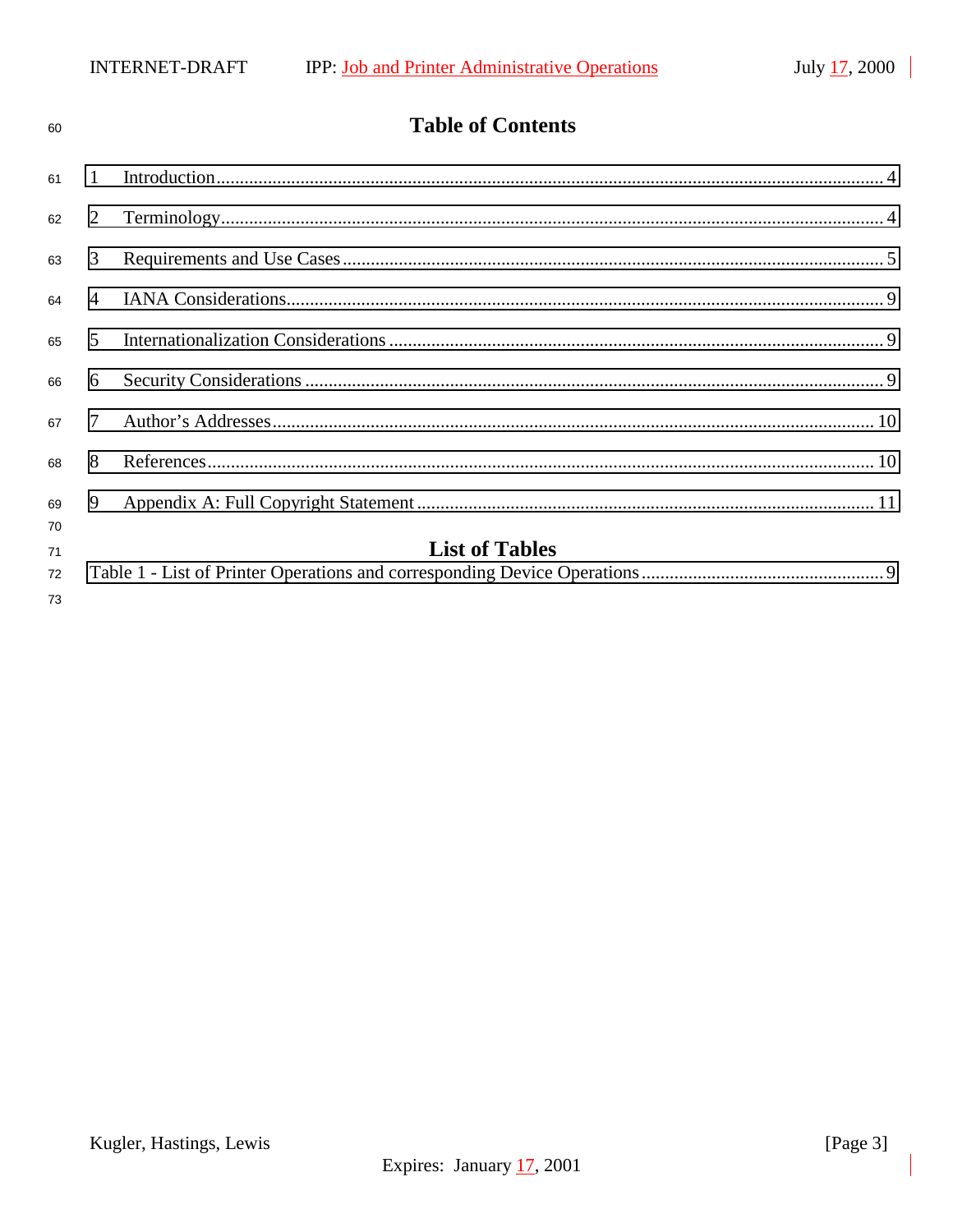### <span id="page-3-0"></span>**1 Introduction**

The Internet Printing Protocol (IPP) is an application level protocol that can be used for distributed printing

using Internet tools and technologies. IPP version 1.1 ([ipp-mod, ipp-pro]) focuses on end user

functionality with a few administrative operations included. This document defines the requirements and

use cases for additional OPTIONAL end user, operator, and administrator operations used to control Job

 objects, Printer objects (see [ipp-mod]) and a new Device object. The new Device object more closely models a single output device and has no notion of a job, while the Printer object models a print service

which understands jobs and MAY represent one or more output devices.

### **2 Terminology**

 This section defines terminology used throughout this document and the corresponding documents that define the Administrative operations on Job, Printer, and Device objects.

 This document uses terms such as "attributes", "keywords", and "support". These terms have special meaning and are defined in the model terminology [ipp-mod] section 12.2.

- 87 In addition, the following capitalized terms are defined:
- **IPP Printer object (or Printer for short)** a software abstraction defined by [ipp-mod].
- **Printer Operation an operation whose target is an IPP Printer object and whose effect is on the Printer object.**
- **Output Device**  the physical imaging mechanism that an IPP Printer controls. Note: while this term is capitalized in this specification (but not in [ipp-mod]), there is no formal object called an Output Device.
- **Device Operation an operation whose target is an IPP Printer object and whose defined effect is on an Output Device.**
- **Output Device Fan-Out** a configuration in which an IPP Printer controls more that one output-device.
- **Printer fan**-**out**  a configuration in which an IPP Printer object controls more than one Subordinate IPP Printer object.
- **Printer fan-in** a configuration in which an IPP Printer object is controlled by more than one IPP Printer object.
- **Subordinate Printer**  an IPP Printer object that is controlled by another IPP Printer object. Such a Subordinate Printer MAY have one or more Subordinate Printers.
- **Leaf Printer**  a Subordinate Printer that has no Subordinate Printers.
- **Non**-**Leaf Printer** an IPP Printer object that has one or more Subordinate Printers.
- **Chained Printer**  a Non-Leaf Printer that has exactly one Subordinate Printer.
- **Job Creation operations**  IPP operations that create a Job object: Print-Job, Print-URI, and Create-Job.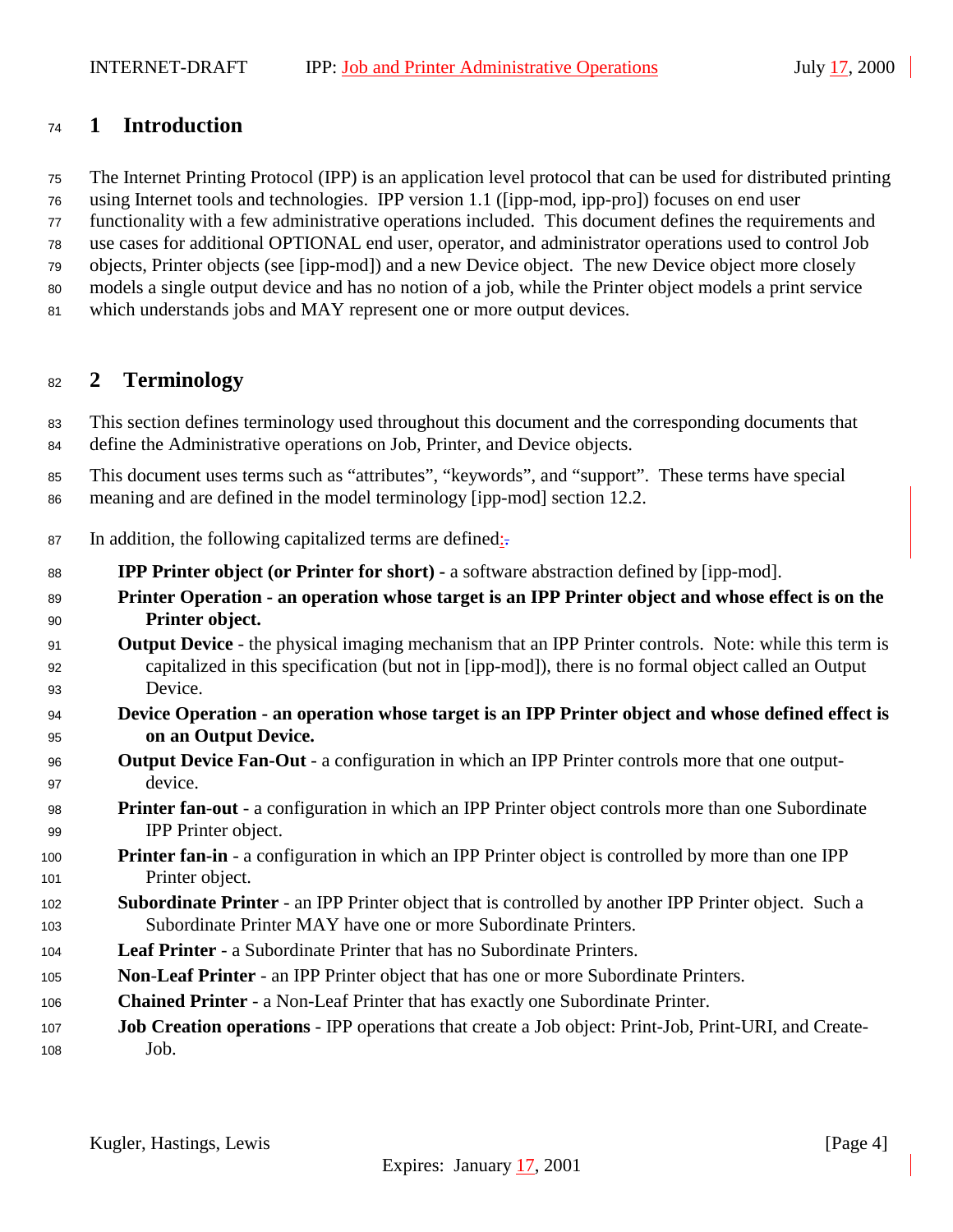#### <span id="page-4-0"></span>**3 Requirements and Use Cases**

The Administrative operations for Job and Printer objects will be defined in one document [ipp-admin-ops].

 The Administrative operations for Device objects will be defined in a separate document (see [ipp-device-ops]). The requirements are presented here together to show the parallelism.

- 1. Have separate operations for affecting the IPP Printer versus affecting the Output Device, so its clear what the intent of each is and implementers can implement one or the other or both.
- 2. Support fan-out of Printer objects.
- 3. Support fan-out of Output Devices.
- 4. Support fan-in of Printer objects, as long as it doesn't make the semantics more complicated when not supporting fan-in.
- 5. Support fan-in of output objects, as long as it doesn't make the semantics more complicated when not supporting fan-in.
- 6. Instead of having operation attributes that alter the behavior of the operation significantly, have separate operations, so that it is simple and clear to a client which semantics the Printer is supporting (by querying the "operations-supported" attribute) and it is simple to describe the capabilities of a Printer implementation in written documentation (just list the OPTIONAL operations supported).
- 7. Need a Printer Operation to prevent a Printer object from accepting new IPP jobs, but currently accepted jobs continue unaffected to be scheduled and processed. Need a companion one to restore the 127 Printer object to accept new IPP jobs.
- Usage: Operator is preparing to take the IPP Printer out of service or to change the configuration of the IPP Printer.
- Suggested name and operations: **Disable-Printer** and **Enable-Printer**
- 8. Need a Device Operation to prevent an Output Device from accepting any new jobs from any job submission protocol and a companion one to restore the Output Device to accepting any jobs.
- Usage: Operator is preparing to take the Output Device out of service.
- Suggested name and operations: **Disable-Device** and **Enable Device**
- 9. Need a Printer Operation to stop the processing after the current IPP job completes and not start processing any additional IPP jobs (either by scheduling the jobs or sending them to the Output Device), but continue to accept new IPP jobs. Need a companion operation to start processing/sending IPP jobs again.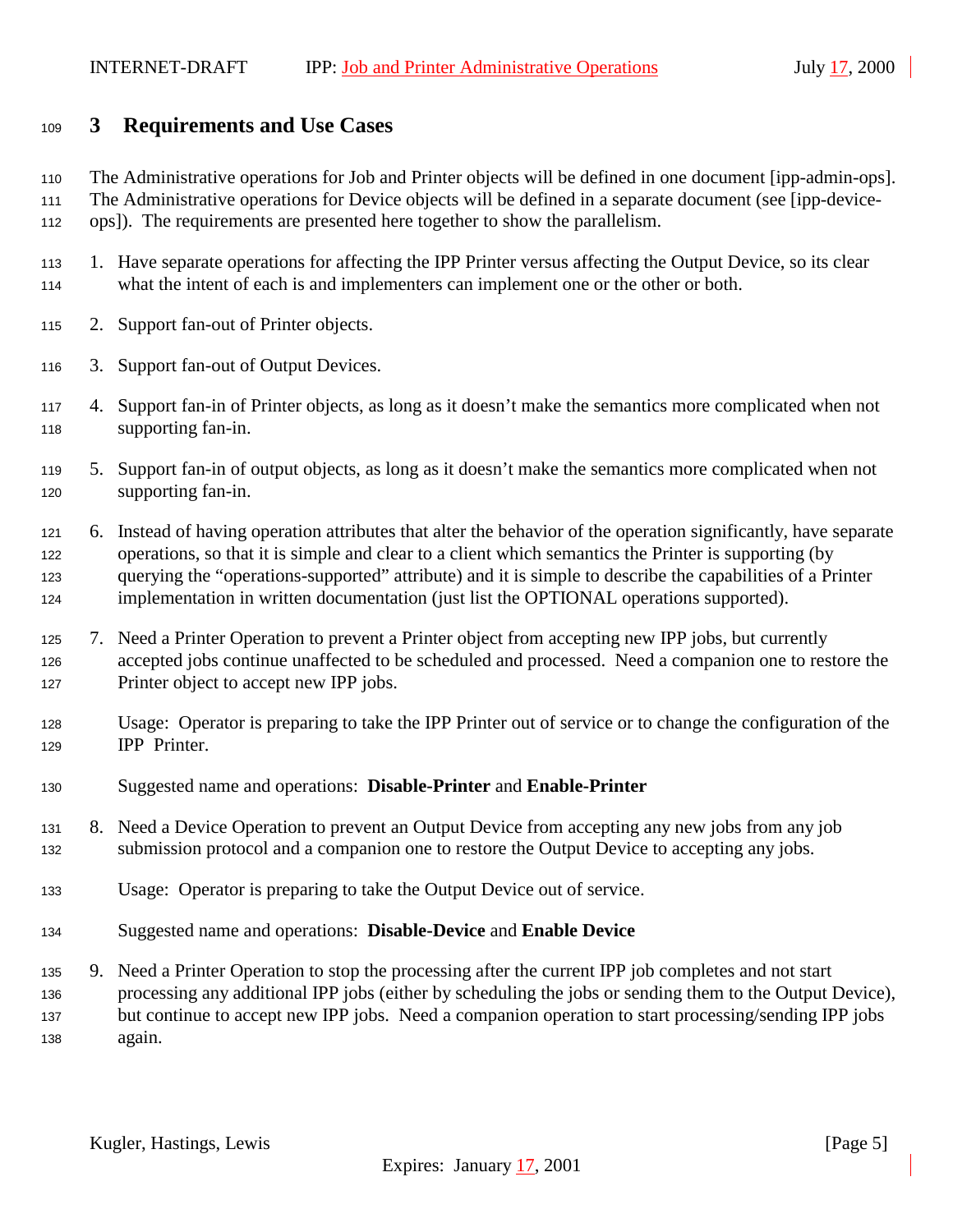Usage: Operator wants to gracefully stop the IPP Printer at the next job boundary. The Pause-Printer-After-Current-Job operation is also invoked implicitly by the Deactivate-Printer and the Shutdown-

- Printer Operations.
- Suggested name and operations: **Pause-Printer-After-Current-Job**, **(IPP/1.1) Resume-Printer**

 10. Need a Device Operation to stop the processing the current job "immediately", no matter what protocol. Its like the Pause button on the Output Device. This operation is for emergencies. The stop point depends on implementation, but can be mid page, end of page, end of sheet, or after a few sheets for Output Devices that can't stop that quickly. The paper path isn't run out. Need a companion operation to start processing the current any-protocol job without losing any thing.

- Usage: Operator sees something bad about to happen, such as the paper is about to jam, or the toner is running out, or the device is overheating or wants to add more paper.
- Suggested name and operations: **Pause-Device-Now**, **Resume-Device**
- 11. Need a Printer Operation to stop the processing of IPP jobs after all of the currently accepted jobs have been processed, but any newly accepted jobs go into the 'processing-held' state.
- Usage: This allows an operator to reconfigure the Output Device in order to let jobs that are held waiting for resources, such as special media, to get a chance. Then the operator uses another operation after reconfiguring. He repeats the two operations to restore the Output Device to its normal media.
- Suggested name and operations: **Hold-New-Jobs, Release-Held-New-Jobs**
- 12. Need a Device Operation to stop the processing the current any-protocol job at a convenient point, such as after the current copy (or end of job if last or only copy). Need a companion operation to start processing the current any-protocol job or next job without losing any thing.
- Usage: The operator wants to empty the output bin that is near full. The paper path is run out.
- Suggested name and operations: **Pause-Device-After-Current-Copy**, **Resume-Devic**e
- 13. Need a Device Operation that always pauses on a device-defined boundary, no matter how many copies, in order to not break up a job. Need a companion operation to start processing the current any-protocol job or next job without losing any thing.
- Usage: The operator wants to empty the output bin that is near full, but he doesn't want to break up a job in case it has multiple copies. The paper path is run out.
- Suggested name and operations: **Pause-Device-After-Current-Job**, **Resume-Device**
- 14. Need a Printer Operation that combines Disable-Printer, Pause-Printer-After-Current-Job, and rejects all
- other Job, Printer, and Device Operations, except Job and Printer queries, System Administrator Set-
- Printer-Attributes, and the companion operation to resume activity. In other words, this operation
- makes the Printer a read-only object in a graceful manner for end-users and the operator.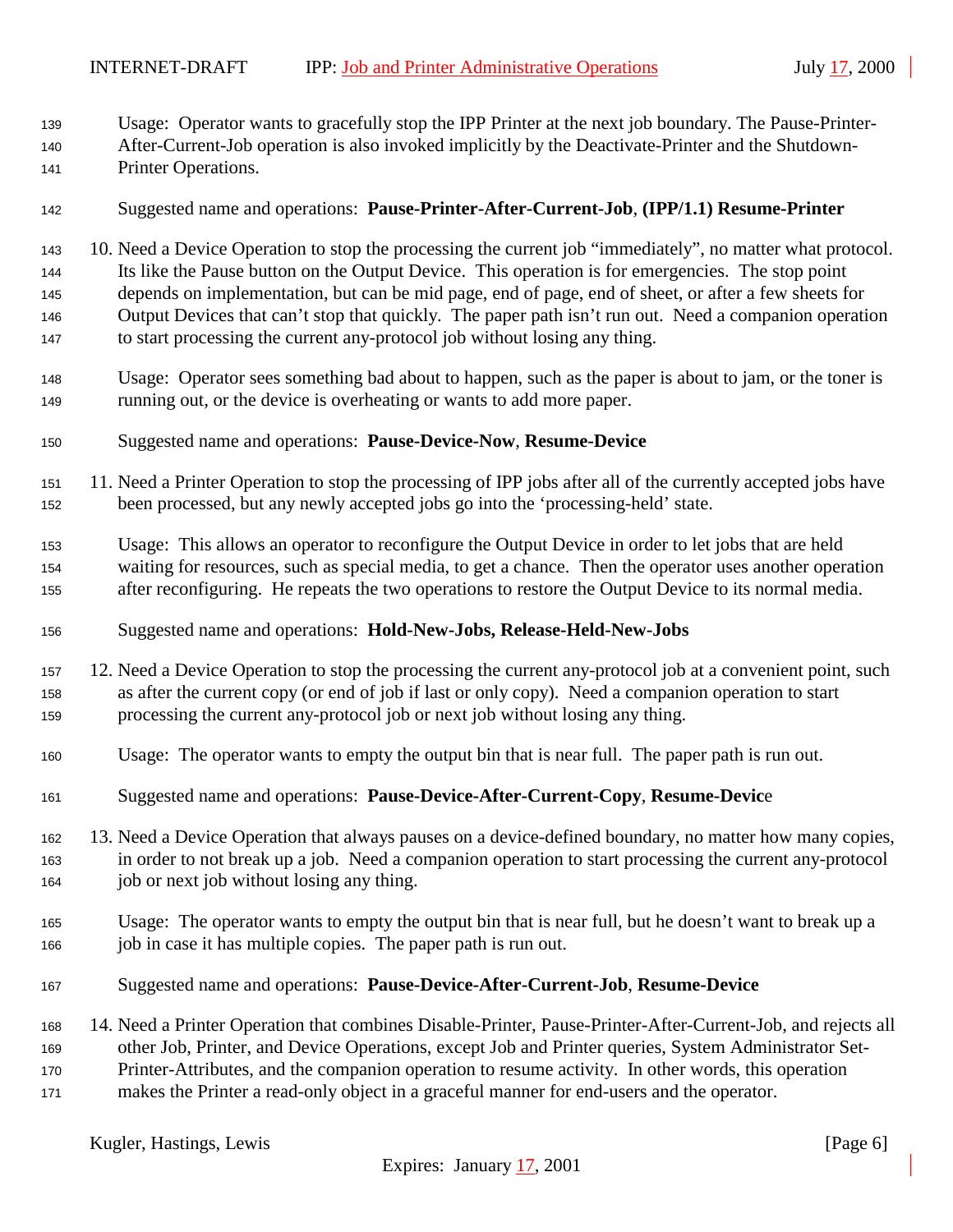- Usage: The administrator wants to reconfigure the Printer object using the Set-Printer-Attributes
- operation without disturbing the current in process work, but wants to make sure that the operator isn't also trying to change the Printer object as part of running the Printer.
- Suggested name and operation: **Deactivate-Printer, Activate-Printe**r
- 15. Need a Device Operation that combines Disable-Device, Pause-Device-After-Current-Job, and rejects all other Device Operations, except Job and Printer queries and the companion operation to resume activity. In other words, this operation makes the Output Device a read-only object in a graceful manner.
- Usage: The field service person wants to open up the device without disturbing the current in process work, perhaps to replace staples, or replace the toner cartridge.
- Suggested name and operation: **Deactivate-Device, Activate-Device**

 16. Need a Printer Operation to recover from the IPP Printer software that has gotten confused (run out of heap memory or gotten into a state that it doesn't seem to be able to get out of). This is a condition that shouldn't happen, but does in real life. Any volatile information is saved if possible before the software is re-initialized. No companion operation is needed to undo this. We don't want to go back to the 187 "confused" state :-).

- Usage: The IPP Printer software has gotten confused or isn't responding properly.
- Suggested name and operation: **Restart-Printer**

 17. Need a Device Operation to recover from the Output Device hardware and software that has gotten confused (gotten into a state that it doesn't seem to be able to get out of, run out of heap memory, etc.). This is a condition that shouldn't happen, but does in real life. This is the same and has the same options as the Printer MIB reset. No companion operation is needed to undo this. We don't want to go back to the "confused" state :-).

- Usage: The Output Device has gotten confused or need resetting to some initial conditions.
- Suggested name and operation: **Reset-Device**
- 18. Need a Printer Operation to put the IPP Printer object out of business with no way in the protocol to bring that instantiation back to life (but see Startup-Printer which brings up exactly one new instantiation to life with the same URL). Any volatile information is saved if possible.
- Usage: The Printer is being moved or the building's power is being shut off.
- Suggested name and operation: **Shutdown-Printer**
- 19. Need a Printer Operation to bring an IPP Printer to life when there is an already running host.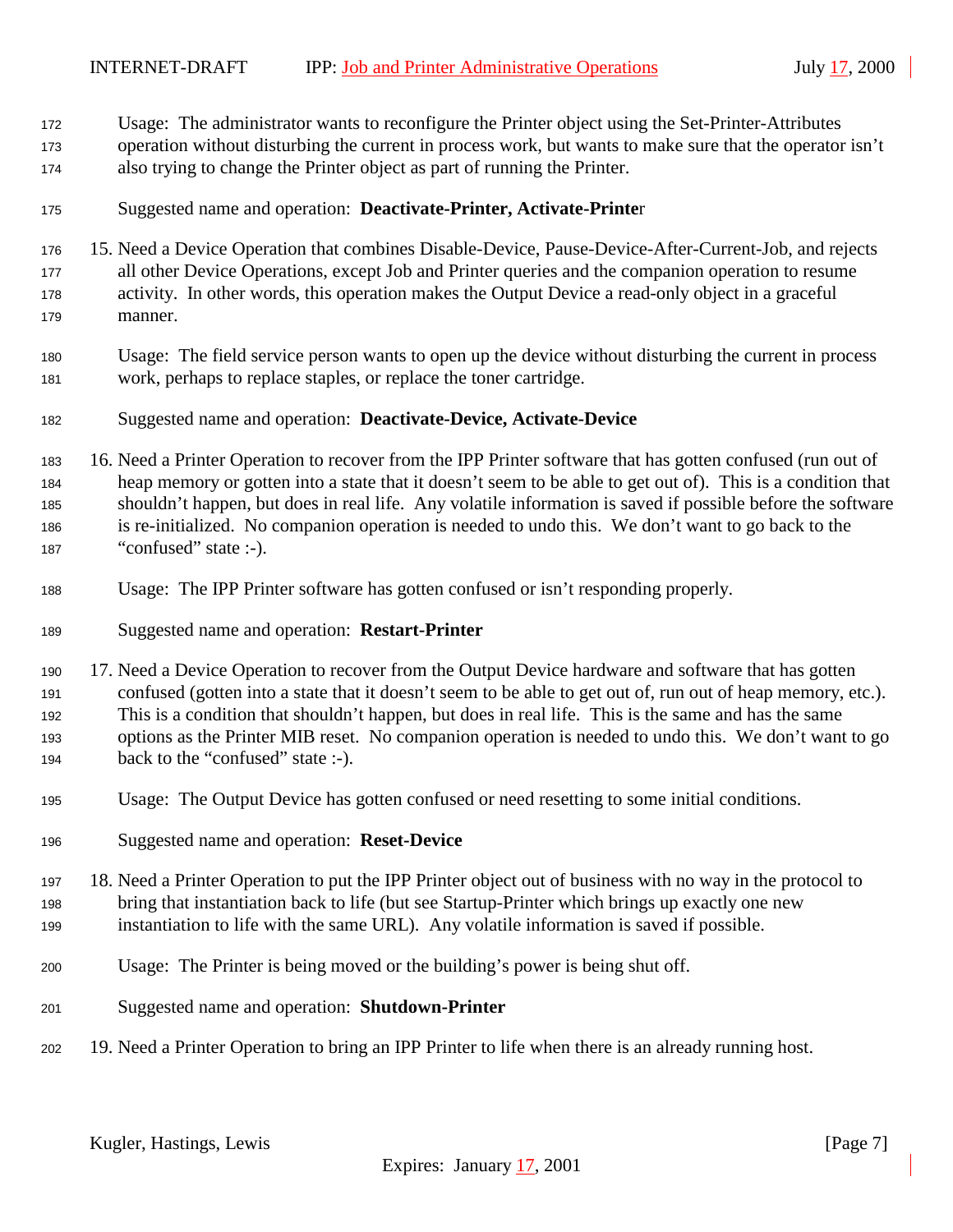Usage: After the host is started (by means outside the IPP protocol), the operator is able to ask the host to bring up any number of Printer objects (that the host has been configured in some way) each with distinct URLs.

- Suggested name and operation: **Startup-Printer**
- 20. Need a Device Operation to power off the Output Device after writing out any software state. It is assumed that other operations have more gracefully prepared the Output Device for this drastic and immediate. There is no companion Device Operation to bring the power back on.
- Usage: The Output Device is going to be moved, the power in the building is going to be shutoff, the repair man has arrived and needs to take the Output Device apart.
- Suggested name and operation: **Power-Off-Device**
- 21. Need a Device Operation to startup a powered-off device.
- Usage: After a Power-Off-Device, if the device can be powered back up (possibly by an intervening host that supports the Device Operation).
- Suggest name and operation: Power-On-Device
- The tentative list of Printer and the corresponding Device Operations is shown in [Table 1:](#page-8-0)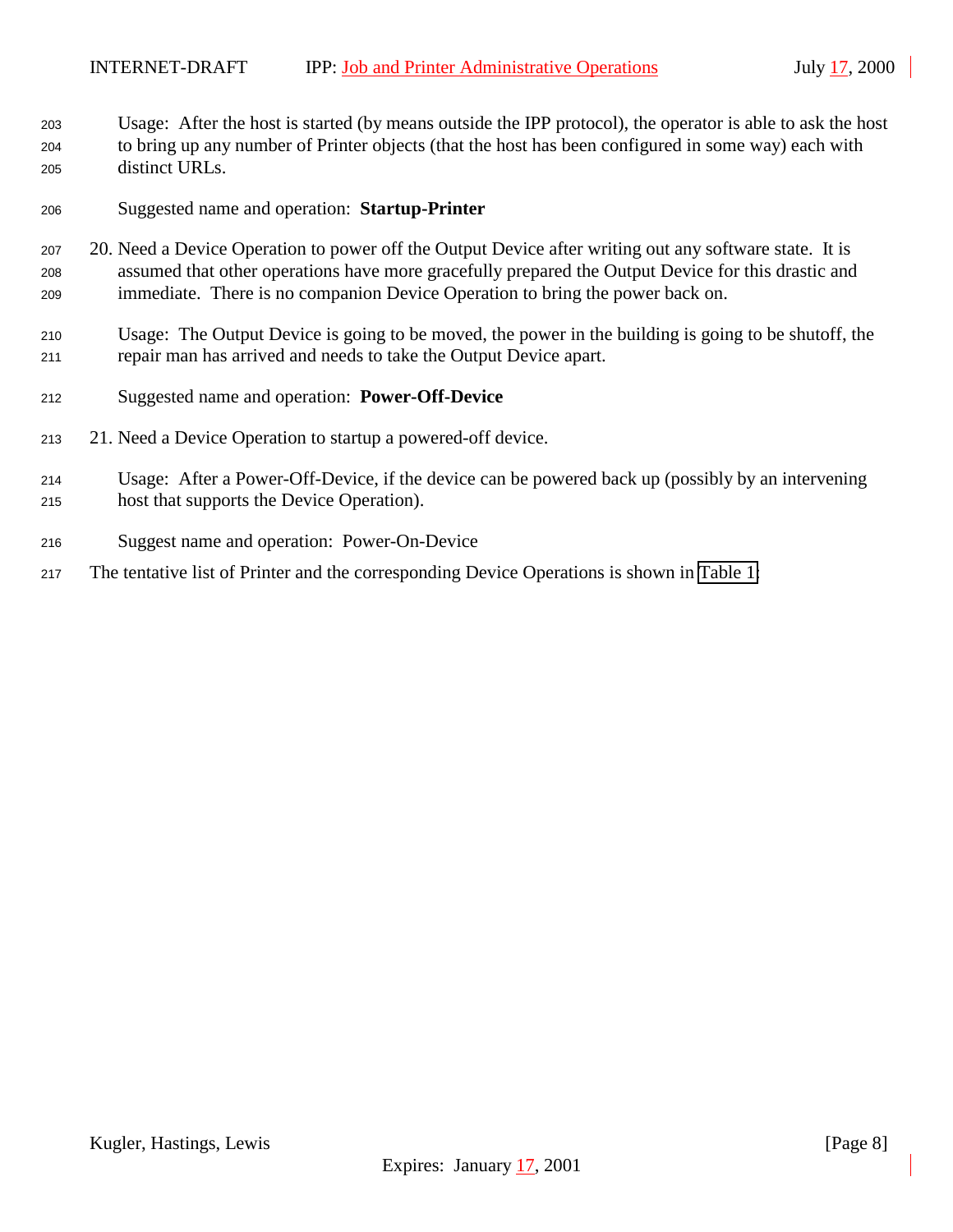| <b>Printer Operation</b>                                    | Corresponding Device Operation equivalent<br>(see [ipp-device-ops]) |
|-------------------------------------------------------------|---------------------------------------------------------------------|
| Disable-Printer                                             | Disable-Device                                                      |
| Enable-Printer                                              | <b>Enable-Device</b>                                                |
| Pause-Printer (IPP/1.1 - [ipp-mod] - one<br>interpretation) | Pause-Device-Now                                                    |
| no                                                          | Pause-Device-After-Current-Copy                                     |
| Pause-Printer-After-Current-Job                             | Pause-Device-After-Current-Job                                      |
| Resume-Printer (IPP/1.1 - [ipp-mod])                        | Resume-Device                                                       |
| Hold-New-Jobs                                               | no                                                                  |
| Release-Held-New-Jobs                                       | no                                                                  |
| Deactivate-Printer                                          | Deactivate-Device                                                   |
| <b>Activate-Printer</b>                                     | Activate-Device                                                     |
| Purge-Jobs (IPP/1.1 - [ipp-mod])                            | Purge-Device                                                        |
| <b>Restart-Printer</b>                                      | <b>Reset-Device</b>                                                 |
| Shutdown-Printer                                            | Power-Off-Device                                                    |
| Startup-Printer                                             | Power-On-Device                                                     |

<span id="page-8-0"></span>

| 218 |  | Table 1 - List of Printer Operations and corresponding Device Operations |
|-----|--|--------------------------------------------------------------------------|
|     |  |                                                                          |

<sup>219</sup> There are no conformance dependencies between Printer Operations and Device Operations. Either MAY <sup>220</sup> be supported without supporting the corresponding operations.

221

### <sup>222</sup> **4 IANA Considerations**

<sup>223</sup> The operations and attributes in this registration proposal will be published by IANA according to the <sup>224</sup> procedures in RFC 2566 [rfc2566] section 6.4 for operations with the following URL:

<sup>225</sup> ftp.isi.edu/iana/assignments/ipp/operations/ipp-admin-ops.txt

### <sup>226</sup> **5 Internationalization Considerations**

<sup>227</sup> This document has the same localization considerations as the [ipp-mod].

#### <sup>228</sup> **6 Security Considerations**

<sup>229</sup> The IPP Model and Semantics document [ipp-mod] discusses high level security requirements (Client <sup>230</sup> Authentication, Server Authentication and Operation Privacy). Client Authentication is the mechanism by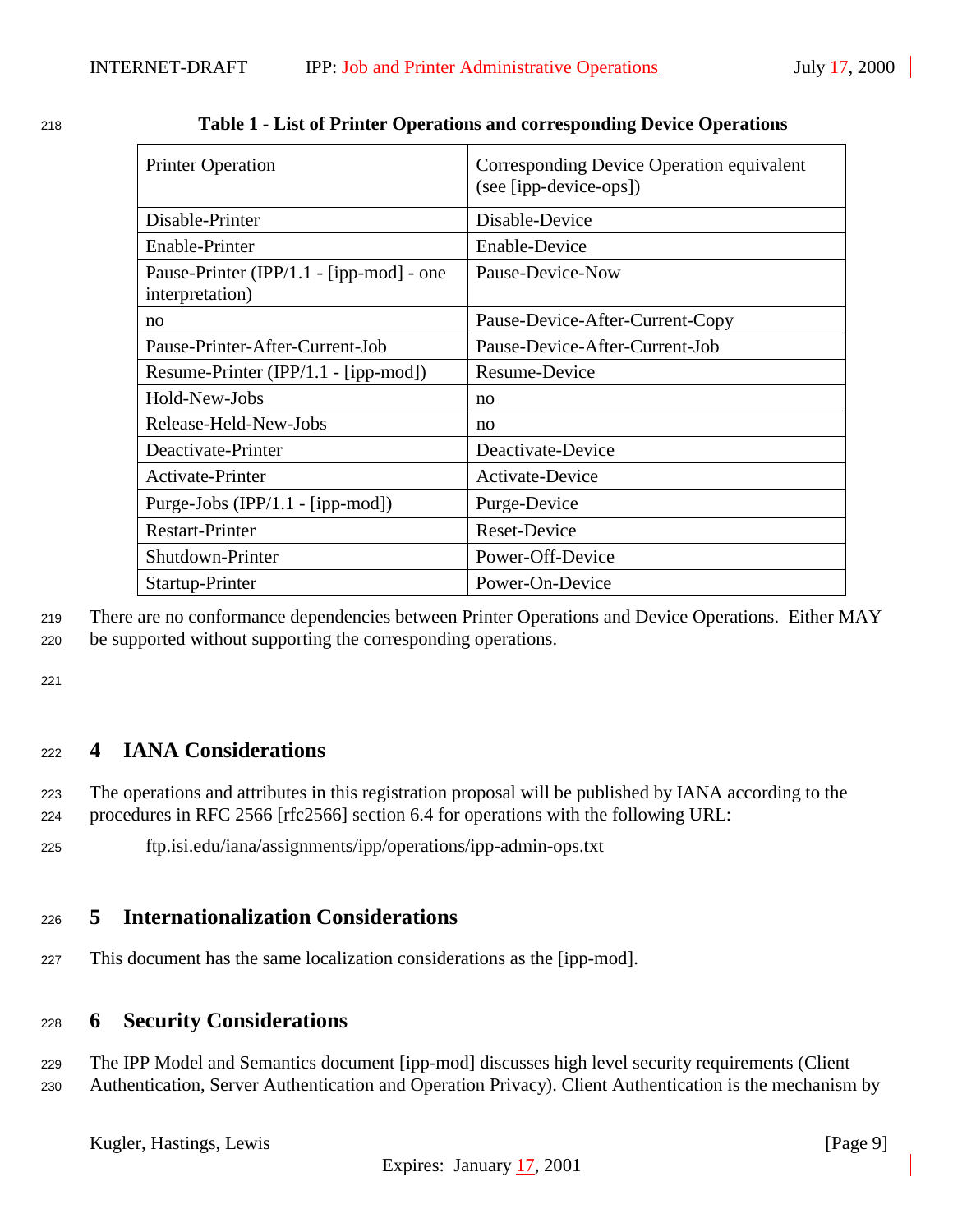<span id="page-9-0"></span>which the client proves its identity to the server in a secure manner. Server Authentication is the mechanism

 by which the server proves its identity to the client in a secure manner. Operation Privacy is defined as a mechanism for protecting operations from eavesdropping.

# **7 Author's Addresses**

| 235 | Carl Kugler                        |
|-----|------------------------------------|
| 236 | <b>IBM</b>                         |
| 237 | <b>Boulder CO</b>                  |
| 238 |                                    |
| 239 | Phone: (303) 924-5060              |
| 240 | FAX:                               |
| 241 | e-mail: kugler@us.ibm.com          |
| 242 |                                    |
| 243 | <b>Tom Hastings</b>                |
| 244 | <b>Xerox Corporation</b>           |
| 245 | 737 Hawaii St. ESAE 231            |
| 246 | El Segundo, CA 90245               |
| 247 |                                    |
| 248 | Phone: 310-333-6413                |
| 249 | Fax: 310-333-5514                  |
| 250 | e-mail: hastings@cp10.es.xerox.com |
| 251 |                                    |
| 252 | Harry Lewis                        |
| 253 | <b>IBM</b>                         |
| 254 | <b>Boulder CO</b>                  |
| 255 |                                    |
| 256 | Phone: (303) 924-5337              |
| 257 | FAX:                               |
| 258 | e-mail: harryl@us.ibm.com          |
| 259 |                                    |

## **8 References**

| 261 | [ipp-device-ops]                                                                                                       |
|-----|------------------------------------------------------------------------------------------------------------------------|
| 262 | Kugler, C., Hastings, T., Lewis, H., "Internet Printing Protocol (IPP): Device Administrative                          |
| 263 | Operations", <draft-ietf-ipp-ops-set3-00.txt>, work in progress, December 8, 1999TBD.</draft-ietf-ipp-ops-set3-00.txt> |
| 264 | $[$ ipp-iig $]$                                                                                                        |

 Hastings, T., Manros, C., "Internet Printing Protocol/1.1: draft-ietf-ipp-implementers-guide-v11- 01.txt, work in progress, May 9, 2000.